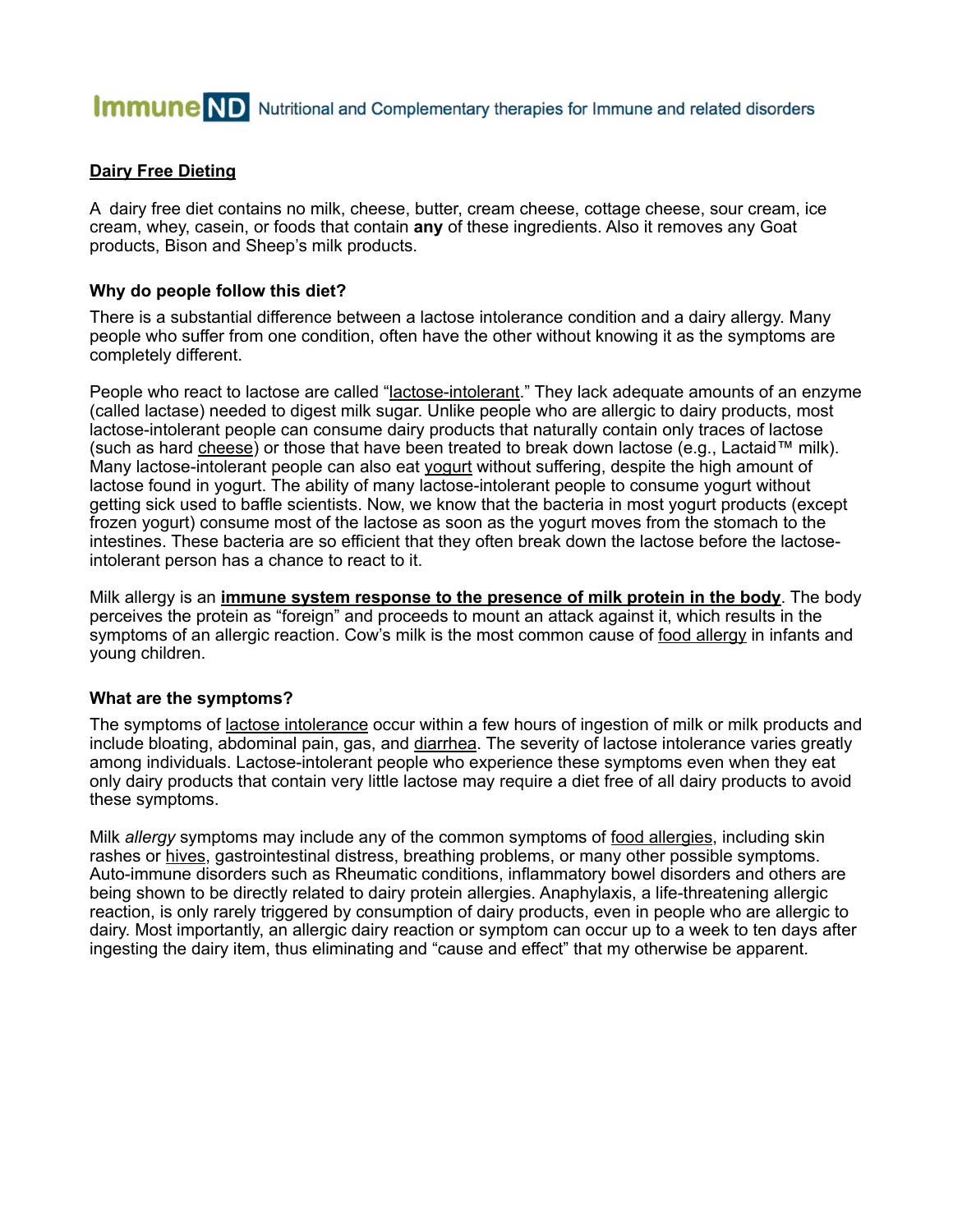# **Key Points to remember about Dairy Allergies…**

- Casein and Whey proteins (dairy proteins) are proteins specific to a foreign species and are not found naturally in humans. Therefore it makes sense that our immune systems would recognize this protein as being foreign and would create antibodies against it, much the same way as it creates antibodies to vaccines and flu shots.
- Dairy allergy symptoms are often very different than lactose intolerant symptoms and can also be quite delayed in the their onset from the time of ingestion. Therefore you don't get the immediate cause and effect response that many with lactose intolerant symptoms have. For example, something you eat on a Monday, may not cause symptoms in you until Thursday or Friday, there by making it impossible for you to recognize the reaction.
- **It only takes a few molecules** of allergic protein to create hundred's of thousands or even millions of antibodies to it. The antibodies can then stay in the system for weeks to months. Therefore, simply reducing the amount or frequency of intake of dairy protein items is often not sufficient to decrease the number of circulating antibodies to dairy protein in the system and hence the allergic symptoms to that allergy. It usually takes a **complete elimination** of the allergic protein for an extended period of time in order to see improvements.
- Much the same way as a vaccine can create antibodies that will stay in your system for months and offer protection against the virus; a dairy protein antibody reaction will stay in your system for several weeks. It takes several weeks free and clear of ALL dairy protein in order for the number of circulating antibodies to begin to decrease, and then the symptoms of the dairy allergy to begin to resolve.
- Many of the Dairy Free Diets online and in the literature suggest an elimination of 1-2 weeks is sufficient to diagnose the problem. **Most cases actually require at least 4-6 weeks.**
- You must be patient on this program, it can take up to 4-6 weeks before symptoms **may start** to improve.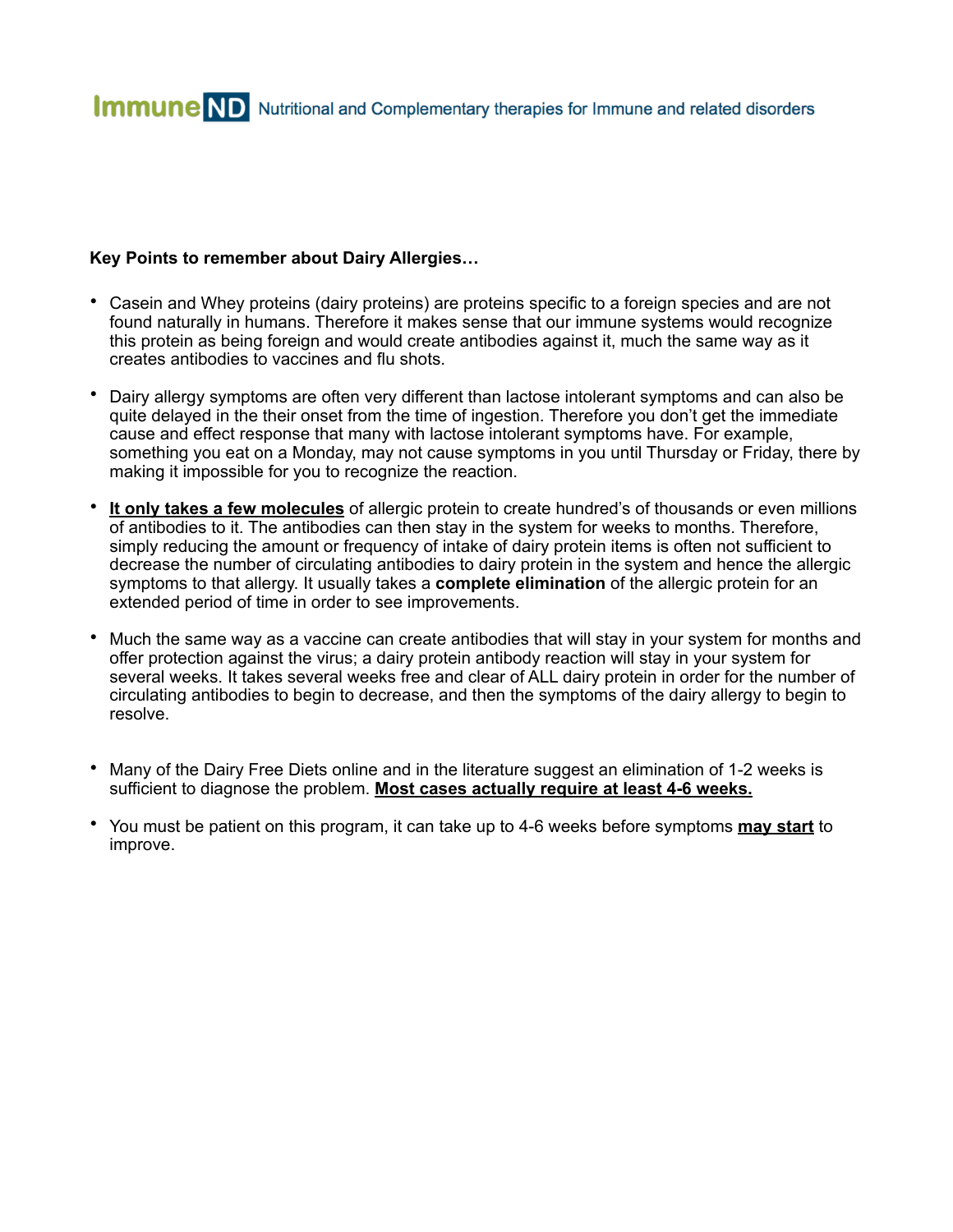# **Immune** ND Nutritional and Complementary therapies for Immune and related disorders

# **What do I need to avoid?**

To avoid milk and milk products ask about ingredients at restaurants and others' homes, read food labels, and become familiar with the technical or scientific terms for milk. **The following list is not complete**. Consult with a healthcare professional if you are planning to omit milk from your diet or your child's diet. Many Americans receive the majority of their calcium intake from dairy products. Therefore, when switching to a dairy-free diet, taking calcium supplements is often advisable.

- Baked goods such as pancakes, biscuits, muffins, cakes, crackers, baking mixes (read labels for dairy product ingredients)
- Au gratin foods
- **Butter**
- Buttermilk
- **Caseinate**
- Candy (especially creams and chocolate)
- **Casein**
- **Cheese**
- Cheese sauces<br>• Chocolate milk a
- Chocolate milk and drinks
- Coffeemate
- Cold cuts (such as bologna)
- Cottage cheese
- **Cream**
- Creamed or scalloped foods
- Curds
- Dry cereals containing milk powder, such as some granolas
- Dry milk powder
- **Dry milk solids**
- Evaporated milk
- Fondues
- Grated cheese
- Gravies (some)
- Ice cream
- Malted milk
- **Margarine** (most)
- Meat loaf and patties (some)
- **Milk**: whole, skim, 1%, and 2%
- Milk shakes
- Milk sherbets
- Nondairy creamers (most)
- Non-kosher luncheon meats (some)
- **Ovaltine**
- Puddings (most)
- Sausage (some)
- Sodium caseinate
- Wieners (some)
- **Whey**
- White sauces
- Yogurt
- **Gelatin Containing Foods** (Jello, Gummie candies)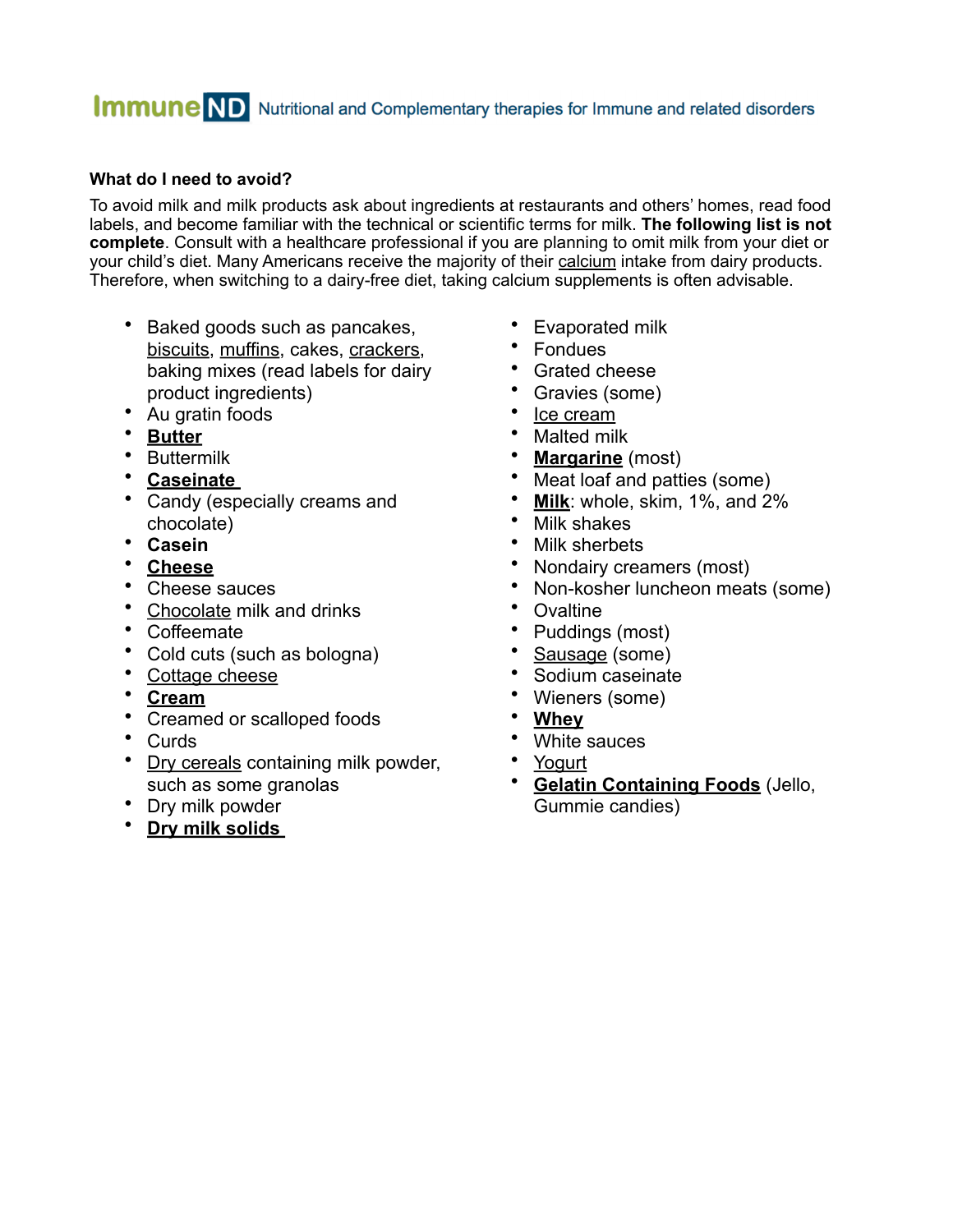# **Critical Assumptions for this diet treatment to work…**

**You need to assume everything has Dairy protein added to it, until you can prove otherwise by reading and researching the ingredients list on everything buy, cook and eat. This Is a critical step in the success of the Dairy Elimination Diet, as dairy can be hidden in many foods you would otherwise not suspect.**

**"Dairy Free" on a label doesn't necessarily mean "Dairy Protein Free"… It usually means Lactose Free… Dairy allergies aren't dependant on Lactose.**

### **Best bets**

Milk substitutes:

- Soy milk
- Rice milk
- Almond milk
- Coconut Milk
- Hemp Milk
- Other grain beverages and dairy substitutes

Nondairy products:

- Nondairy ice cream (Coconut, Soy, Rice)
- Nondairy chocolate (Dark Chocolate)
- Nondairy cheese (Daiya Brand)
- Nondairy yogurt (Coconut, Almond, Soy, or homemade)
- Other milk-free or nondairy products

#### **Good Books, Websites and Resources…**

The No Milk Page **www.nomilk.com** Food Allergy Network **www.foodallergy.org** Nondairy Milk Recipes—Leave the Cow's Milk for the Calves **www.veganmania.com/pages/non\_dairy\_milk\_recipes.htm**  Go Dairy Free **www.godairyfree.com**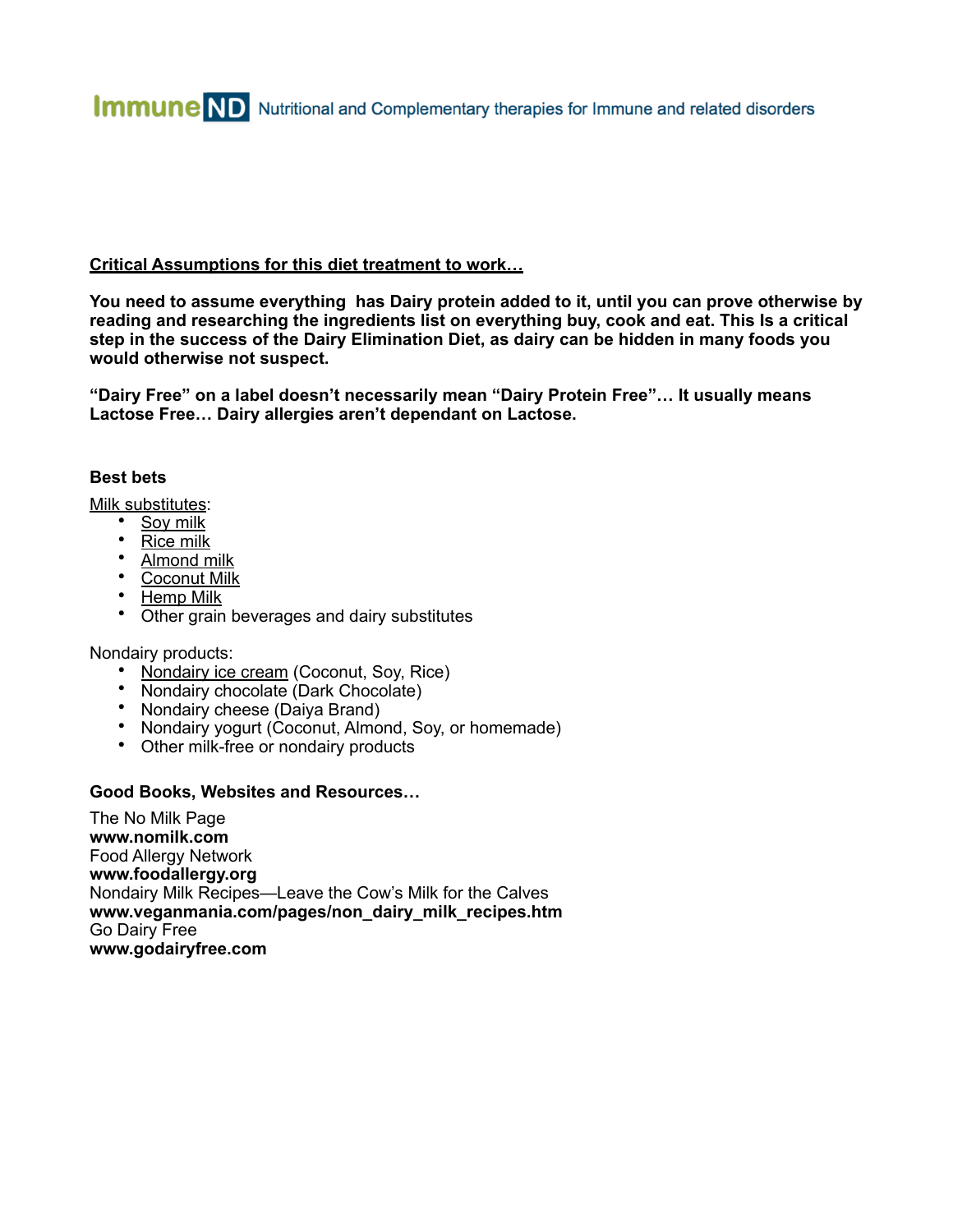**Immune** ND Nutritional and Complementary therapies for Immune and related disorders

### **Dairy Free Tips…**

#### **Milk alternatives…**

- Most grocery stores now carry an array of soy, almond, coconut, hemp and rice milks. These are fine (except if you may have a soy intolerance along with your suspected dairy issue). These milks come in a variety of flavours. Some taste better than others and you may want to try small sizes of each until you find some you enjoy.
- Almond and coconut milks are available at the natural health food section of most grocery stores and are a great alternative to regular milks. They come in plain, vanilla, and chocolate varieties. Also, they come in sweetened and unsweetened varieties. The sweetened Chocolate tastes almost identical to regular chocolate milk and is a great alternative for kids. It also makes great hot chocolate. The Vanilla works extremely well in cereals and hot drinks. The plain works extremely well in baking and cooking (Baked goods, mashed potatoes, etc.) Soy milk will tend to curdle a little when heated and cooked whereas Almond doesn't and is therefore preferable for many of these applications.
- For cream sauces, chowders and such; you can try Coconut milks. They are quite a bit sweeter but the taste can be altered very easily using a little **thai fish sauce** to cut the sweetness. You can make wonderful cream sauces and chowders with Coconut milk.

**Important: You won't get these recipes and experiments right the first time or two you try them, so don't give up that easily. Persist and you will ultimately find alternatives that you'll actually crave** 

#### **Cheese Alternatives…**

Unfortunately for most of us, this is where the "dairy free world" lets us down. There are not many good tasting and "functional" alternatives for cheese. Many don't taste as they should and many don't cook or melt as they should. That said, here are some "options"…

- The best replacement available to date is a brand called DAIYA Cheese. It is hard to find but is worth the effort to try and find. It is the closest to regular cheese with respect to taste and texture that I have found. It's found in Mozzarella and Cheddar varieties. This product is free of Dairy and Soy so it will suit everybody.
- "Tofutti" brand cream cheese and sour creams. This brand is available at many grocery stores locally and various health food stores. This brand also makes some nice tasting "ice cream" treats (ice cream bars, etc.)
- There are several varieties of block and slice style soy and rice based cheeses available at the Natural Health food section of the Superstore and various health food stores. Some taste better than others and it will take some experimentation to identify ones that suit your tastes and needs. They generally work ok in sandwiches and other non-cooked versions.